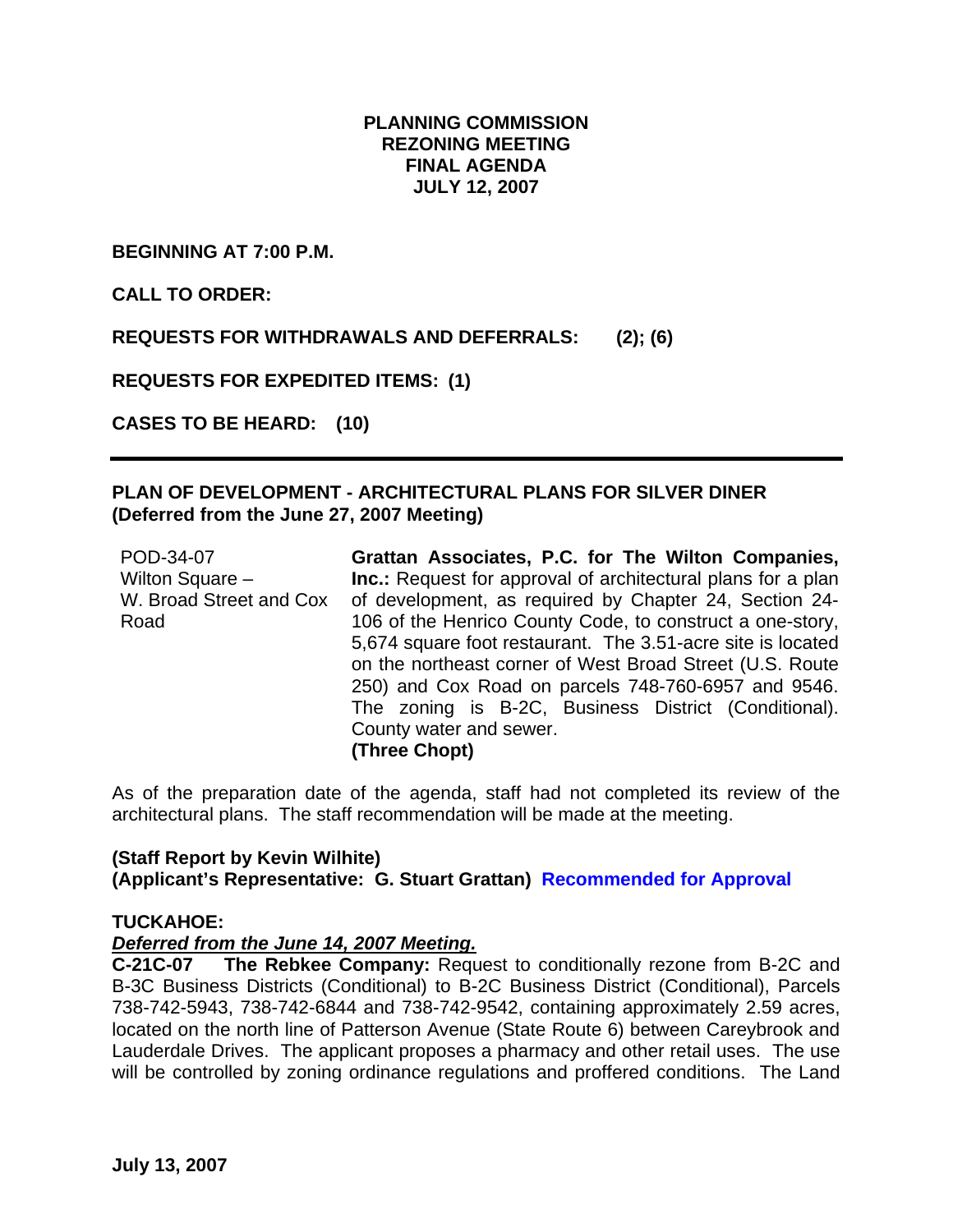Use Plan recommends Commercial Concentration and Environmental Protection Area. **Staff – Rosemary Deemer Recommended for Approval**

## **BROOKLAND:**

## *Deferred from the June 14, 2007 Meeting.*

**C-20C-07 Bill Axselle for Meridian Manor, LLC:** Request to conditionally rezone from O-3 Office District and O-3C Office District (Conditional) to R-6C General Residence District (Conditional) and O-3C Office District (Conditional), Parcels 763-756- 4328, 763-755-1261 and 762-755-3882, containing approximately 31.7 acres, located on the north line of E. Parham Road approximately 510 feet west of Shrader Road and approximately 785 feet north of West Broad Street (U.S. Route 250) on the east line of Hollybrook Avenue at Lynn Avenue. The applicant proposes a gated community with up to 478 townhouse-style condominiums and multi-family apartments. The R-6 District allows a maximum gross density of 19.8 units per acre. The uses will be controlled by zoning ordinance regulations and proffered conditions. The Land Use Plan recommends Office. **Staff – Ben Sehl (Withdrawn by Applicant) Withdrawn by Applicant**

**C-34C-07 William H. Muller, Amy B. Muller, and Robert B. Bain:** Request to conditionally rezone from A-1 Agricultural District to R-3C One Family Residence District (Conditional), Parcels 759-761-4076 and 759-761-5776, containing 4.952 acres, located on the north line of Hungary Road approximately 156 feet west of River Mill Court. The applicants propose a single family residential subdivision. The R-3 District allows a minimum lot size of 11,000 square feet and a maximum gross density of 3.96 units per acre. The use will be controlled by zoning ordinance regulations and proffered conditions. The Land Use Plan recommends Suburban Residential 1, 1.0 to 2.4 units net density per acre. **Staff – Lee Tyson Recommended for Approval**

**P-12-07 Hillorie Morrison for Clearwire US LLC:** Request for a Provisional Use Permit under Sections 24-95(a), 24-120, and 24-122.1 of Chapter 24 of the County Code to place 2 microwave dishes, 3 panel antenna, and related equipment 109' above the base of an existing 115' high power transmission tower on part of Parcel 762-759- 7446, located on the north line of Woodlake Drive, east of Walton Farms Drive. The existing zoning is R-3C, One-Family Residence District (Conditional). The Land Use Plan recommends Suburban Residential 2, 2.4 to 3.4 units net density per acre. **Staff – Livingston Lewis (Expedited agenda requested) Recommended for Approval**

### **VARINA:**

# *Deferred from the April 12, 2007 Meeting.*

**P-13-06 Burke Lewis for New Cingular Wireless PCS, LLC (Lessee):** Request for a Provisional Use Permit under Sections 24-95(a), 24-120 and 24-122.1 of the County Code in order to construct a 199' high telecommunications tower, on parts of Parcels 855-689-5504 and 855-688-7082, located approximately 1,450 feet south of Charles City Road and 400 feet west of Upper Western Run Lane. The existing zoning is A-1 Agricultural District. The Land Use Plan recommends Prime Agriculture. **Staff – Nathalie Croft (Withdrawn by Applicant) Withdrawn by Applicant**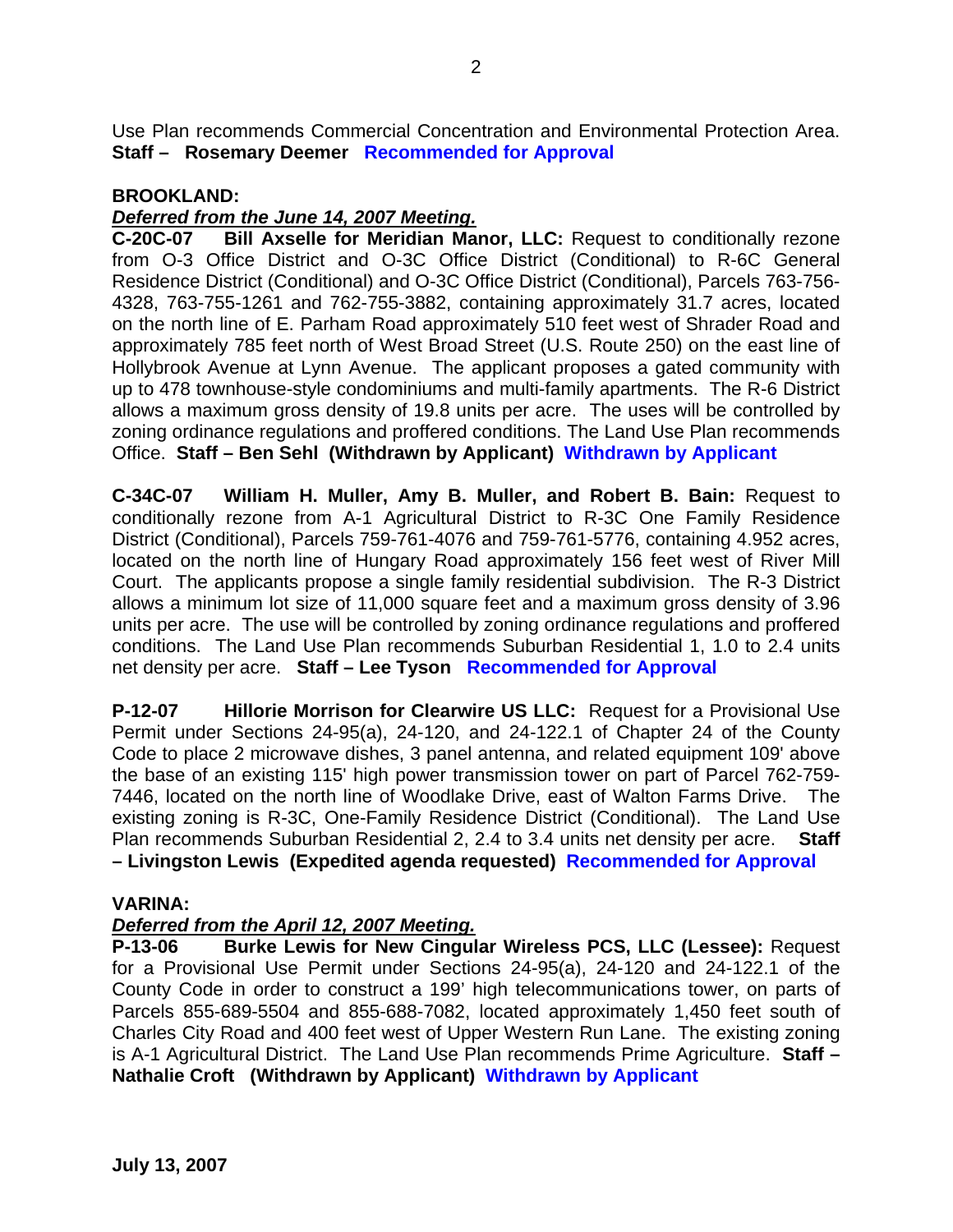# *Deferred from the June 14, 2007 Meeting.*

**C-3C-07 J. Thomas O'Brien for The Tetra Group One, LLC:** Request to conditionally rezone from A-1 Agricultural District, R-3 One-Family Residence District, R-5 General Residence District and B-3 Business District to R-3C One-Family Residence District (Conditional), R-5C General Residence District (Conditional), and B-3C Business District (Conditional), Parcels 836-714-2353, 835-714-7916, 836-712- 7784, 835-713-1662 and 836-713-7564, containing approximately 79.769 acres (R-3C – 9.654 ac; R-5C – 9.305 ac; and B-3C – 60.810 ac), located between the north line of E. Williamsburg Road (U.S. Route 60), the south line of Old Williamsburg Road, the east line of Dry Bridge Road and the west line of Old Memorial Drive. The applicant proposes a mixture of uses including a single-family development, age-restricted multifamily dwelling units, and general business. The R-3 District allows a minimum lot size of 11,000 square feet and a maximum gross density of 3.96 units per acre. The R-5 District allows a maximum gross density of 14.52 units per acre. The uses will be controlled by zoning ordinance regulations and proffered conditions. The Land Use Plan recommends Suburban Residential 2, 2.4 to 3.4 units net density per acre, Office and Environmental Protection Area. The site is in the Airport Safety Overlay District. **Staff – Nathalie Croft Recommended for Approval**

# *Deferred from the June 14, 2007 Meeting.*

**P-8-07 Gloria L. Freye for Richmond 20 MHZ LLC:** Request for a Provisional Use Permit under Sections 24-95(a), 24-120 and 24-122.1 of Chapter 24 of the County Code in order to construct a 157' high telecommunications tower on part of Parcel 829- 712-4591, located on the west line of Beulah Road approximately 195 feet north of Treva Road. The existing zoning is R-3 One Family Residence District. The Land Use Plan recommends OS/R Open Space Recreation. **Staff – Lee Tyson (Deferral requested to the August 9, 2007 Meeting) Deferred to the August 9, 2007 Meeting**

**C-36C-07 Shurm Construction, Inc.:** Request to amend proffered conditions accepted with Rezoning Case C-78C-05, on Parcel 803-696-9576, located on the south line of Harmony Avenue approximately 120 feet west of Woodside Street (north section) and at the northern terminus of Woodside Street (south section). The applicant proposes to amend Proffer 1 to increase the maximum number of lots from seven (7) to nine (9) lots. The existing zoning is R-3C One-Family Residence District (Conditional). The Land Use Plan recommends Suburban Residential 2, 2.4 to 3.4 units net density per acre. **Staff – Livingston Lewis Recommended for Approval**

**C-41C-07 Ryan Boggs for Smart Development:** Request to conditionally rezone from A-1 Agricultural District to R-5AC General Residence District (Conditional), Parcels 804-693-7692, 804-693-6271, 804-693-4792, 804-693-6493, 804-694-1205, and 804- 694-3115, containing 9.888 acres, located on the northwest line of Burning Tree Road approximately 500 feet southwest of its intersection with S. Laburnum Avenue and Settlers Ridge Road. The applicant proposes a single family residential development with a maximum of twenty-eight (28) lots. The R-5A District allows a minimum lot size of 5,625 square feet and a maximum density of 6 units per acre. The use will be controlled by zoning ordinance regulations and proffered conditions. The Land Use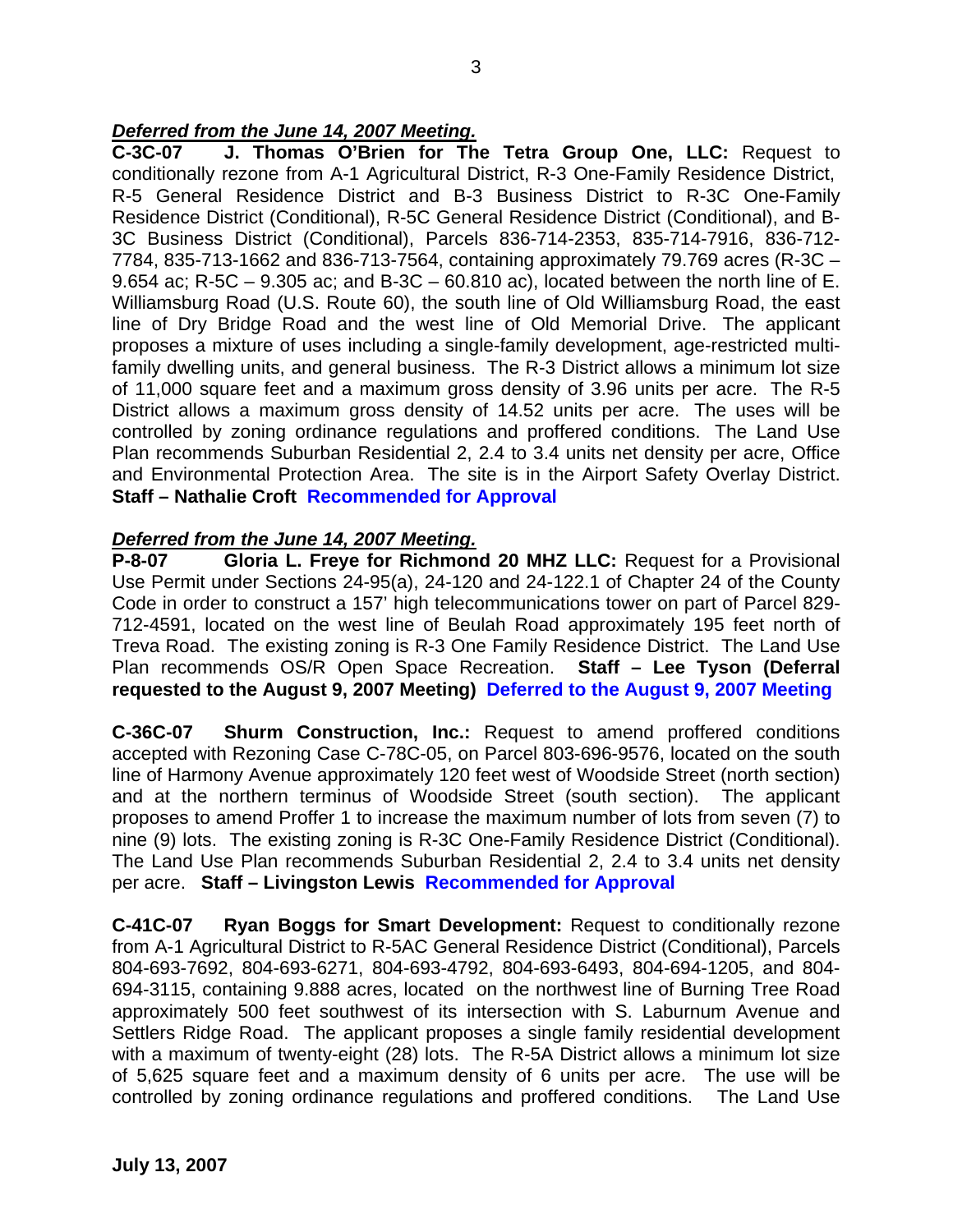Plan recommends Suburban Residential 1, 1.0 to 2.4 units net density per acre. **Staff – Ben Sehl Recommended for Approval**

## **FAIRFIELD:**

# *Deferred from the June 14, 2007 Meeting.*

**C-30C-07 Bay Design Group for Lifestyle Builders & Developers:** Request to conditionally rezone from A-1 Agricultural District to R-5C General Residence District (Conditional), Parcel 781-756-5920 and part of Parcel 781-756-5960, containing 3.93 acres, located on the north line of Darracott Road approximately 965 feet west of its intersection with Villa Park Drive. The applicant proposes residential condominiums for sale. The use will be controlled by zoning ordinance regulations and proffered conditions. The Land Use Plan recommends Urban Residential, 3.4 to 6.8 units net density per acre. **Staff – Ben Sehl Recommended for Approval**

**C-37C-07 Everette Felts for Joseph Allen Sattlemaier:** Request to conditionally rezone from R-2A One-Family Residence District to R-3C One-Family Residence District (Conditional), Parcel 815-724-1107, containing 0.26 acre, located at the northwest intersection of Yates Lane and Yates Court. The applicant proposes one single family residential unit. The R-3 District allows a minimum lot size of 11,000 square feet and a maximum gross density of 3.96 units per acre. The use will be controlled by zoning ordinance regulations and proffered conditions. The Land Use Plan recommends Suburban Residential 2, 2.4 to 3.4 units net density per acre. The site is in the Airport Safety Overlay District. **Staff – Lee Tyson Recommended for Approval**

**C-38C-07 Andrew Condlin for LGA Associates, LLLP:** Request to conditionally rezone from A-1 Agricultural District and C-1 Conservation District to O-2C Office District (Conditional), part of Parcel 795-748-5865, containing 64.6 acres, located on the east line of Wilkinson Road, 1003 feet north of Azalea Avenue. The applicant proposes additional parking areas for the Richmond International Raceway complex. The use will be controlled by zoning ordinance regulations and proffered conditions. The Land Use Plan recommends Office and Environmental Protection Area. **Staff – Rosemary Deemer Recommended for Approval**

**P-11-07 Andrew Condlin for LGA Associates, LLLP:** Request for a Provisional Use Permit under Sections 24-62.2(k), 24-120, and 24.-122.1 of Chapter 24 of the County Code to update the master plan for Richmond International Raceway (RIR) and permit an expansion for additional parking. The site consists of Parcels 796-747-9944, 799-745-7579, 795-743-1283, 796-745-8505, 796-740-2482, 798-740-1078, and part of Parcel 795-748-5865. The existing zoning is A-1 Agricultural District, R-6 General Residence District, O-2C Office District (Conditional), B-1, B-2, and B-3 Business Districts, M-1 Light Industrial District, M-1C Light Industrial District (Conditional), M-2 General Industrial District, and C-1 Conservation District. This application is a companion to rezoning case C-38C-07. The Land Use Plan recommends Office, Office/Service, Commercial Concentration, Light Industry, Planned Industry, and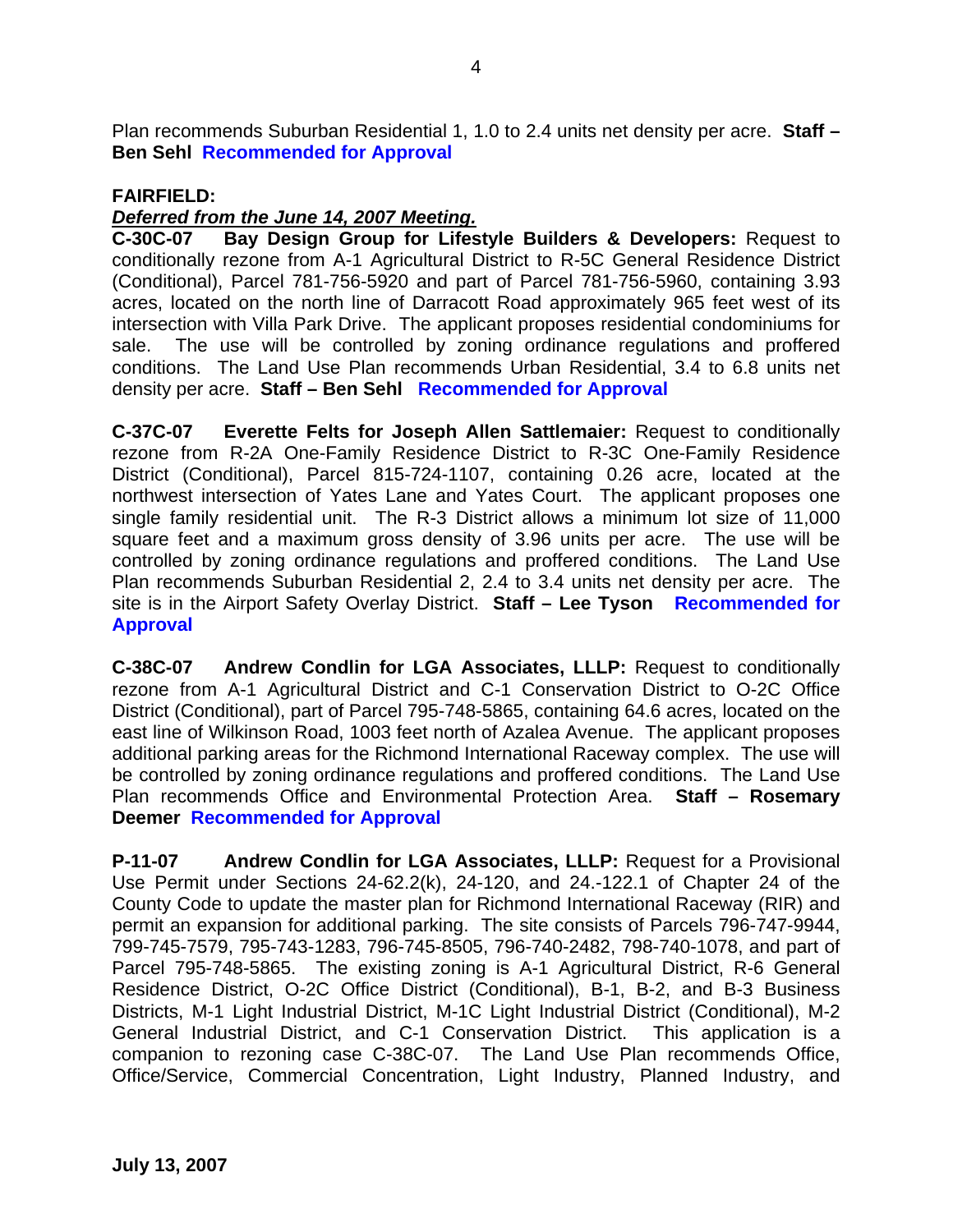Environmental Protection Area. **Staff – Rosemary Deemer Recommended for Approval**

**C-39C-07 James Theobald for Herbert S. King:** Request to conditionally rezone from R-2A and R-4 One-Family Residence Districts and O-2C Office District (Conditional) to R-6C General Residence District (Conditional), part of Parcel 808-733- 2903, containing approximately 18.23 acres, located on the south line of Harvie Road approximately 1,150 feet east of Laburnum Avenue. The applicant proposes an agerestricted multi-family residential community with a maximum of two hundred ninety (290) units. The R-6 District allows a maximum gross density of 19.80 units per acre. The use will be controlled by zoning ordinance regulations and proffered conditions. The Land Use Plan recommends Suburban Residential 1, 1.0 to 2.4 units net density per acre and Office. The site is in the Airport Safety Overlay District. **Staff – Ben Sehl (Deferral requested to the August 9, 2007 Meeting) Deferred to the August 9, 2007 Meeting**

### **THREE CHOPT:**

## *Deferred from the June 14, 2007 Meeting.*

**C-76C-05 Robert Atack for George M. Urban:** Request to conditionally rezone from A-1 Agricultural District to O-3C Office District (Conditional), Parcels 747-770-3395 and 746-770-9777, containing 11.18 acres, located on the west line of Nuckols Road approximately 350 feet north of New Wade Lane and between the south line of Hickory Park Drive and the north line of New Wade Lane. The applicant proposes an office development. The use will be controlled by zoning ordinance regulations and proffered conditions. The Land Use Plan recommends Rural Residential, Suburban Residential 2, 2.4 to 3.4 units net density per acre and Environmental Protection Area. **Staff – Lee Tyson (Deferral requested to the September 13, 2007 Meeting) Deferred to the September 13, 2007 Meeting**

### *Deferred from the June 14, 2007 Meeting.*

**P-10-07 Gloria L. Freye for Richmond Strikers Soccer Club, Inc.:** Request for a Provisional Use Permit under Sections 24-95(a), 24-120 and 24-122.1 of Chapter 24 of the County Code in order to construct a 157' high telecommunications tower on part of Parcel 740-768-1098, located on the east line of Pouncey Tract Road approximately 900 feet south of Shady Grove Road. The existing zoning is A-1 Agricultural District. The Land Use Plan recommends Open Space/Recreation and Environmental Protection Area. **Staff – Livingston Lewis (Deferral requested to the September 13, 2007 Meeting) Deferred to the September 13, 2007 Meeting**

### *Deferred from the June 14, 2007 Meeting.*

**C-32-07 R + R Property Development, L.C.:** Request to rezone from R-5C General Residence District (Conditional) to B-1 Business District, part of Parcel 738- 761-6025, containing approximately 0.15 acre, located on the east line of Spring Oak Drive approximately 240 feet south of West Broad Street (U. S. Route 250). The applicant proposes a 30-foot easement for an access driveway to adjacent retail uses. The use will be controlled by zoning ordinance regulations. The Land Use Plan